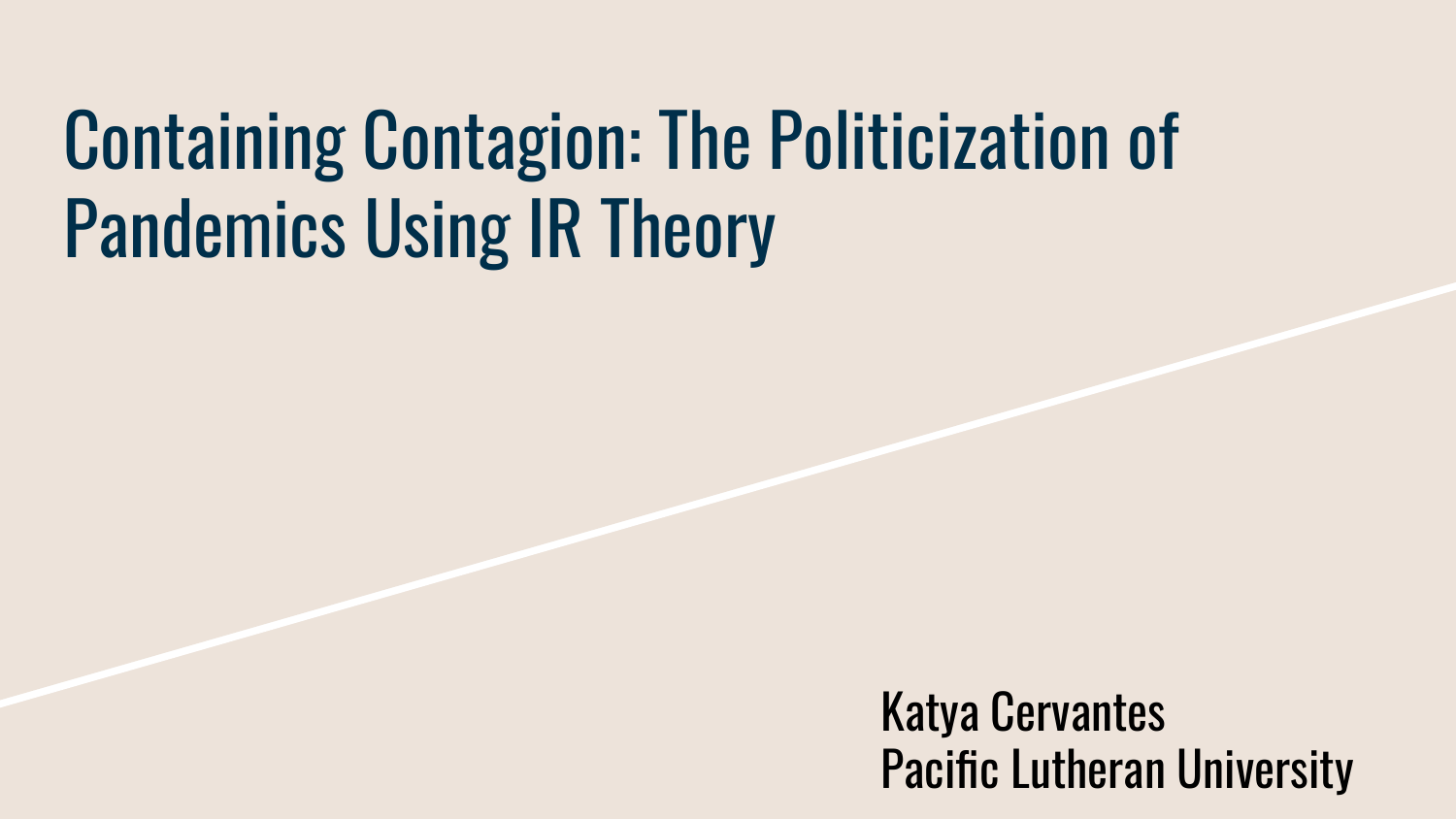### Introduction

- Since the 1970s, about 40 infectious diseases have been discovered and most recently, COVID-19.
- Significant gaps exist in global pandemic preparedness.
- Since China reported COVID-19 to the World Health Organization (WHO), political leadership and intergovernmental organization collaboration has been missing.

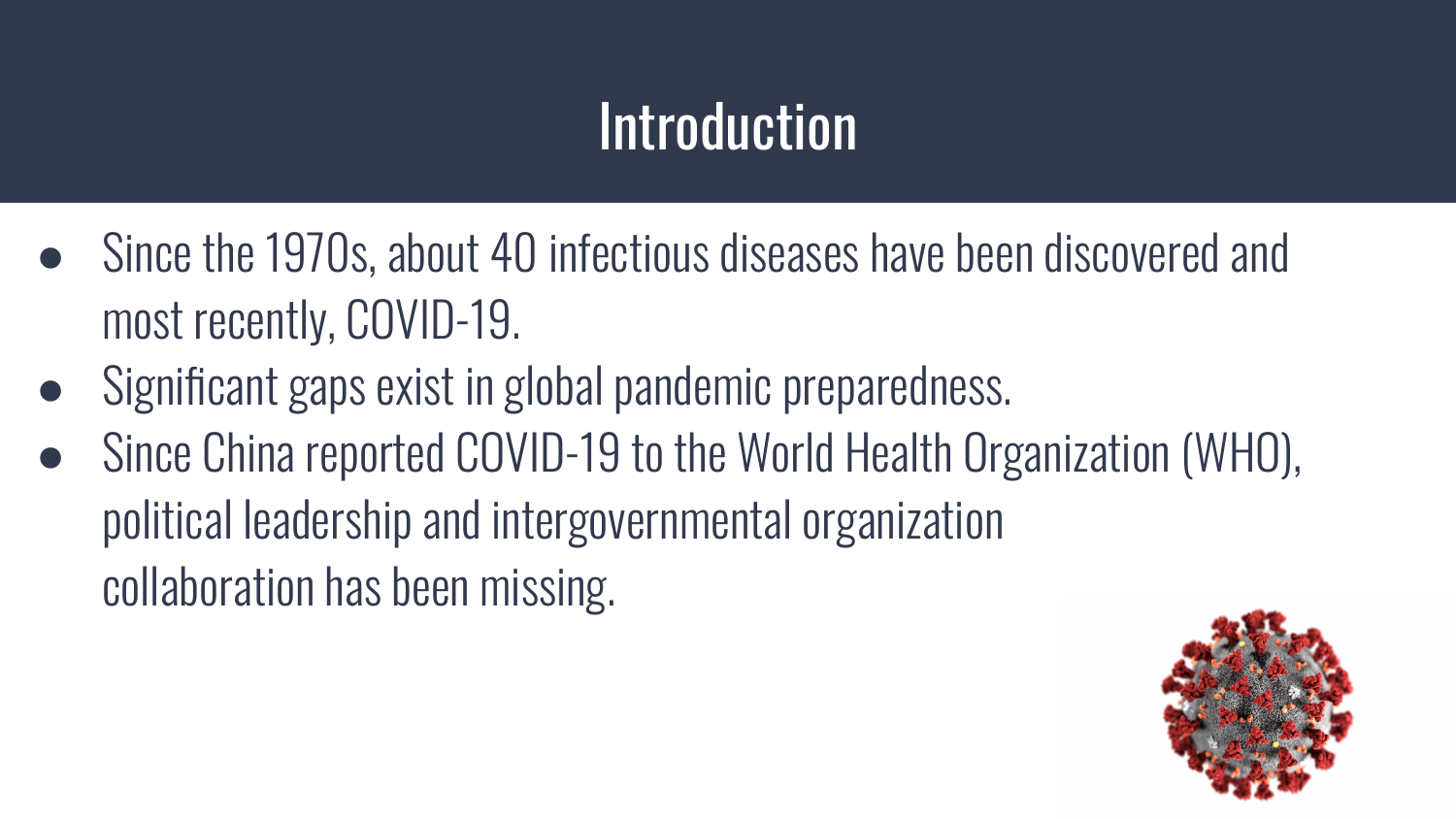#### Research Question

#### To what extent are intergovernmental health agencies (IGOs) and political leadership collaboration effective in combating a pandemic?





Source: CNN Source: CNN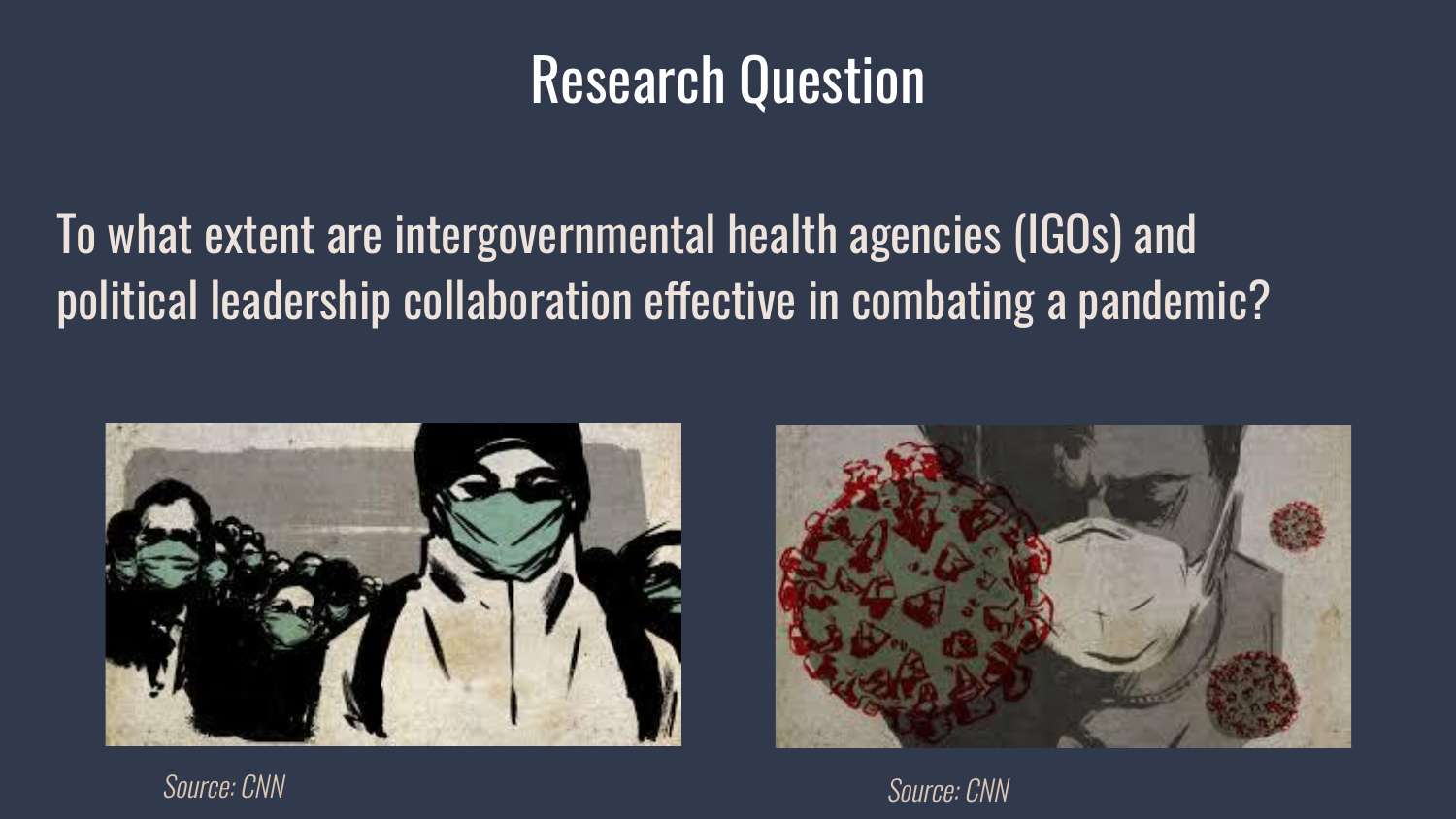### Methodology

**Hypothesis:** The greater the level of intergovernmental collaboration among health organizations and political leaders, the more likely a successful response to pandemics will be implemented.

Proper Leadership and **Coordination** 

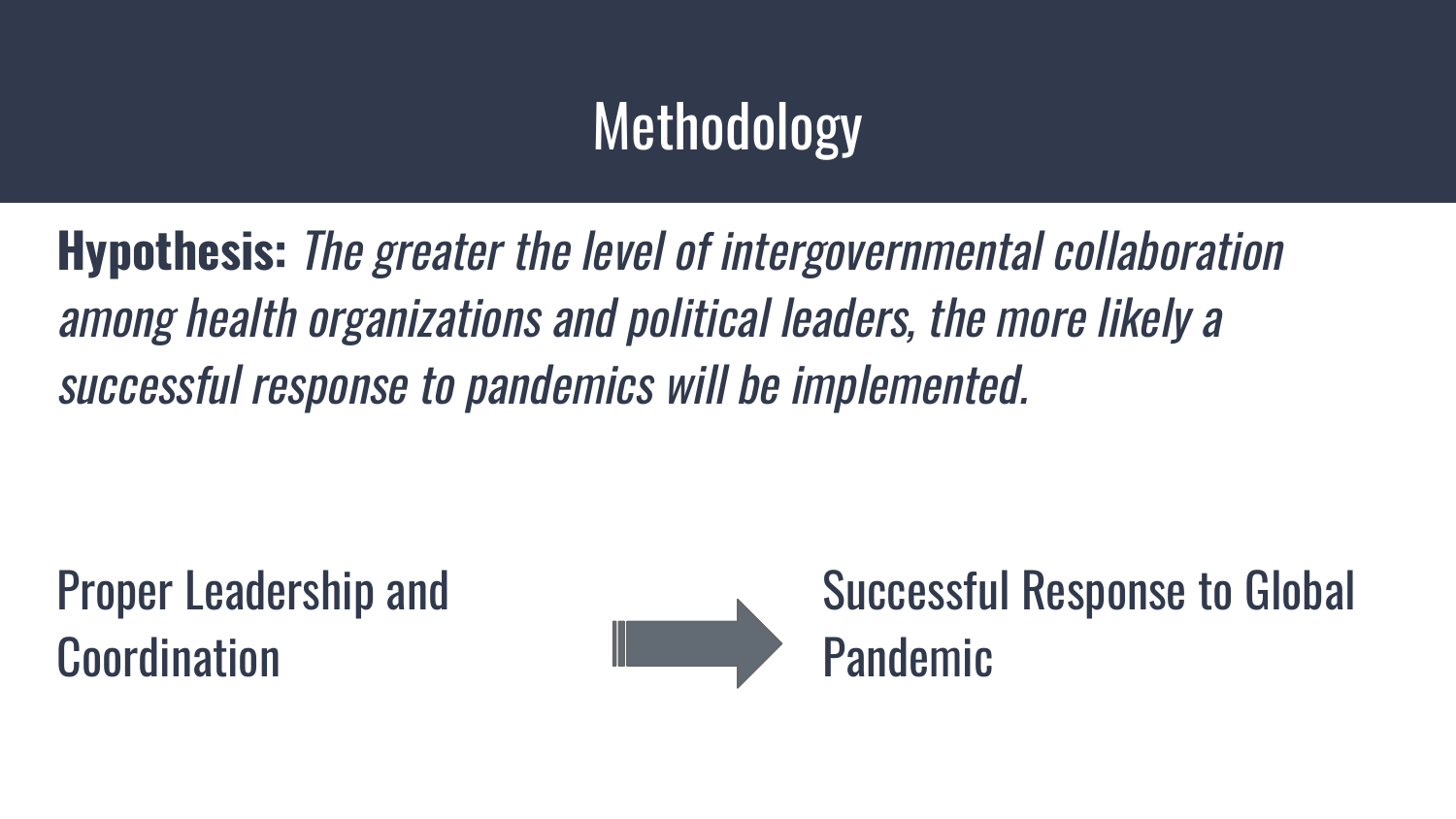#### Case Selection

- Compared the behavior of U.S. President Donald J. Trump (2016-Present) and New Zealand's Prime Minister Jacinda Ardern (2017-Present) during the COVID-19 pandemic.
- Idea was to compare Trump and Arderns political leadership and IGO collaboration.
- Do the pandemic preparedness plans differ? Are they effective or not?

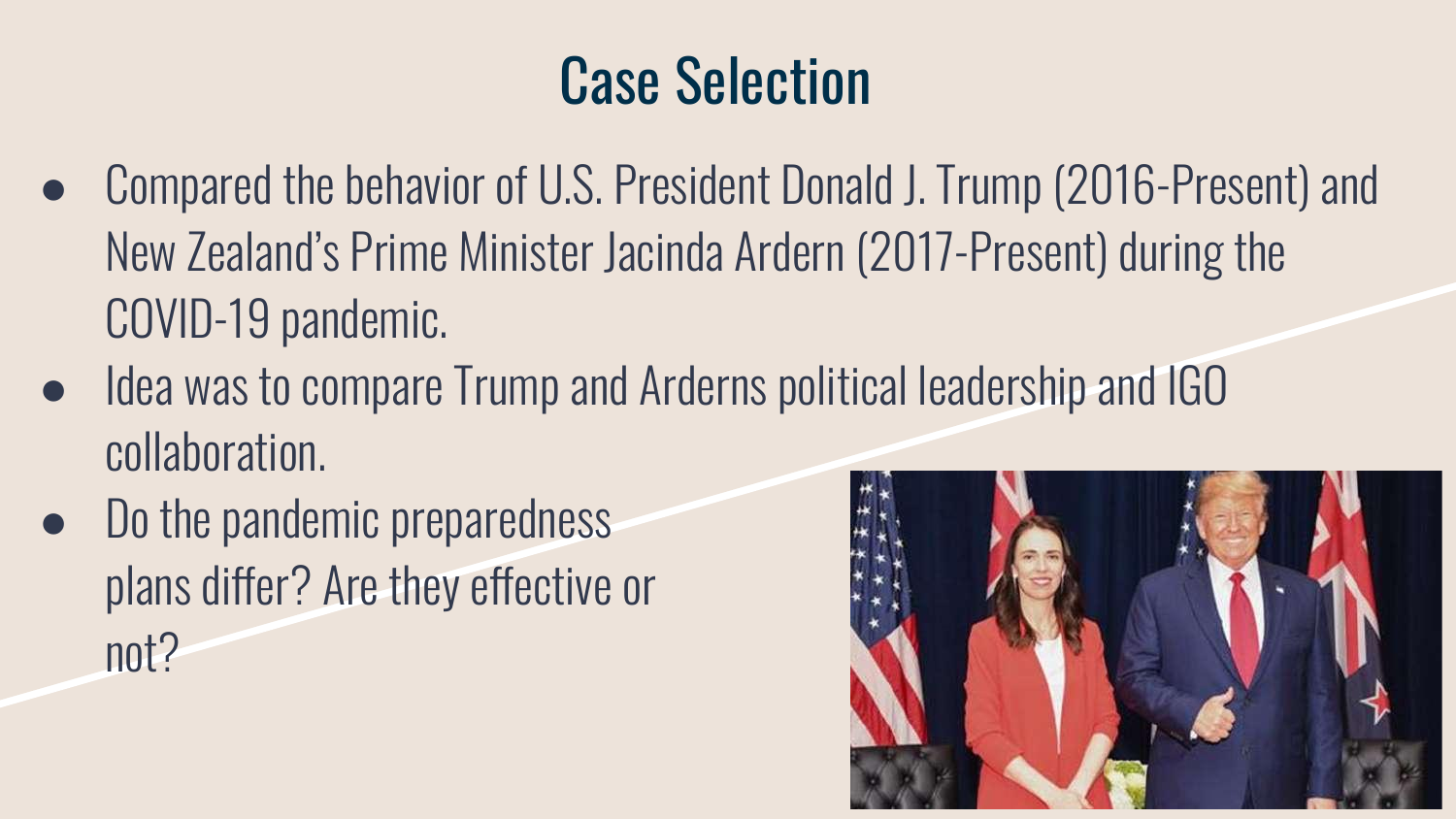## Research Design

To assess a successful response to COVID-19, Trump and Arderns leadership and coordination was looked through:

- **(IV) Quality of Leadership** 
	- **Rhetoric on IGOs and COVID-19**
	- **Proactive Pandemic Measures**
- (DV) Successful Response to Pandemics
	- IGO Collaboration
	- Admiration for Crisis Management



Source: The Economist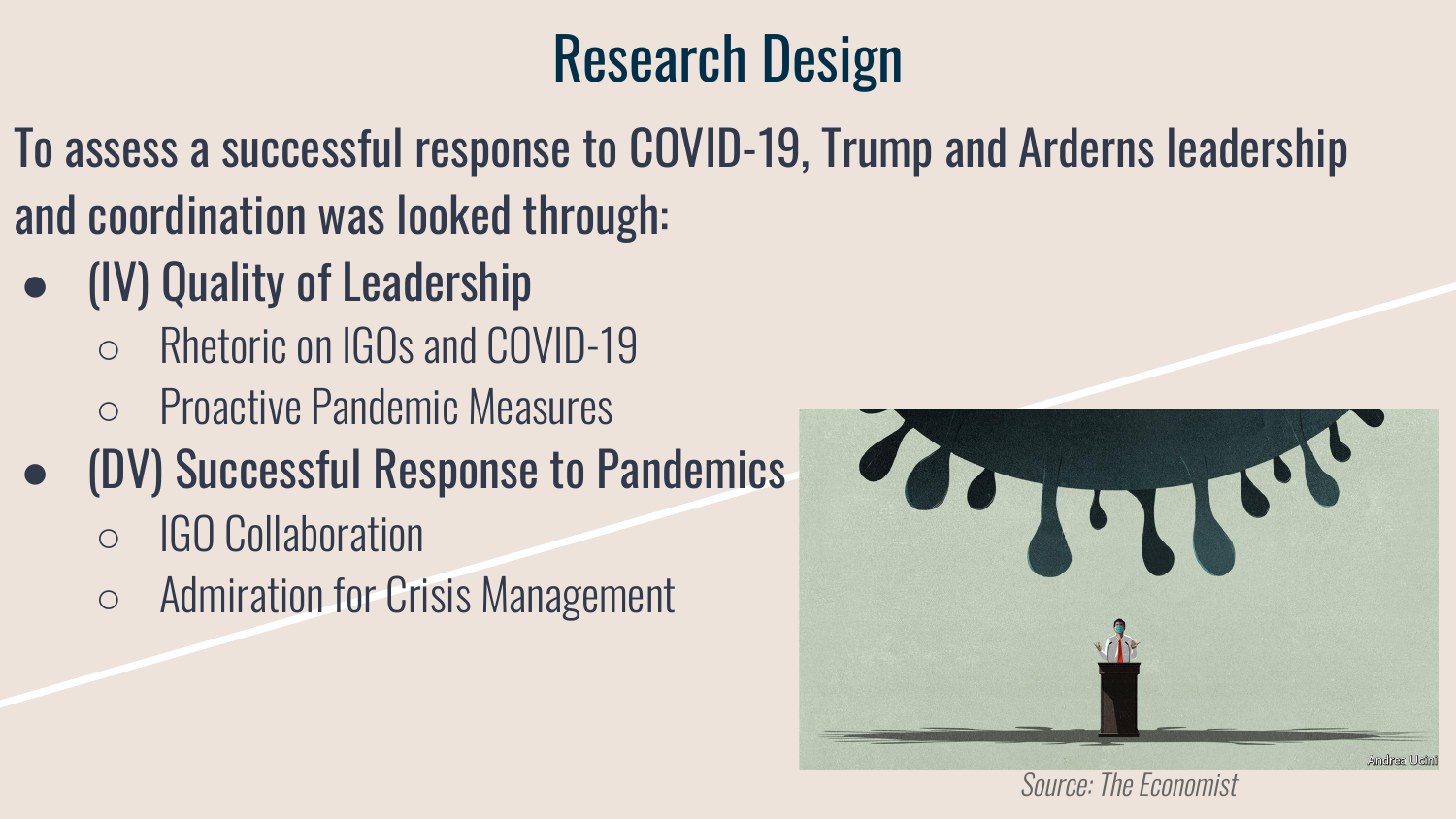#### Literature Review

- Previous research notes three theories from International Relations (IR) as to why political leaders react differently to COVID-19 and IGO collaboration:
	- Realism
	- Liberalism
	- Constructivism



Source: UDaily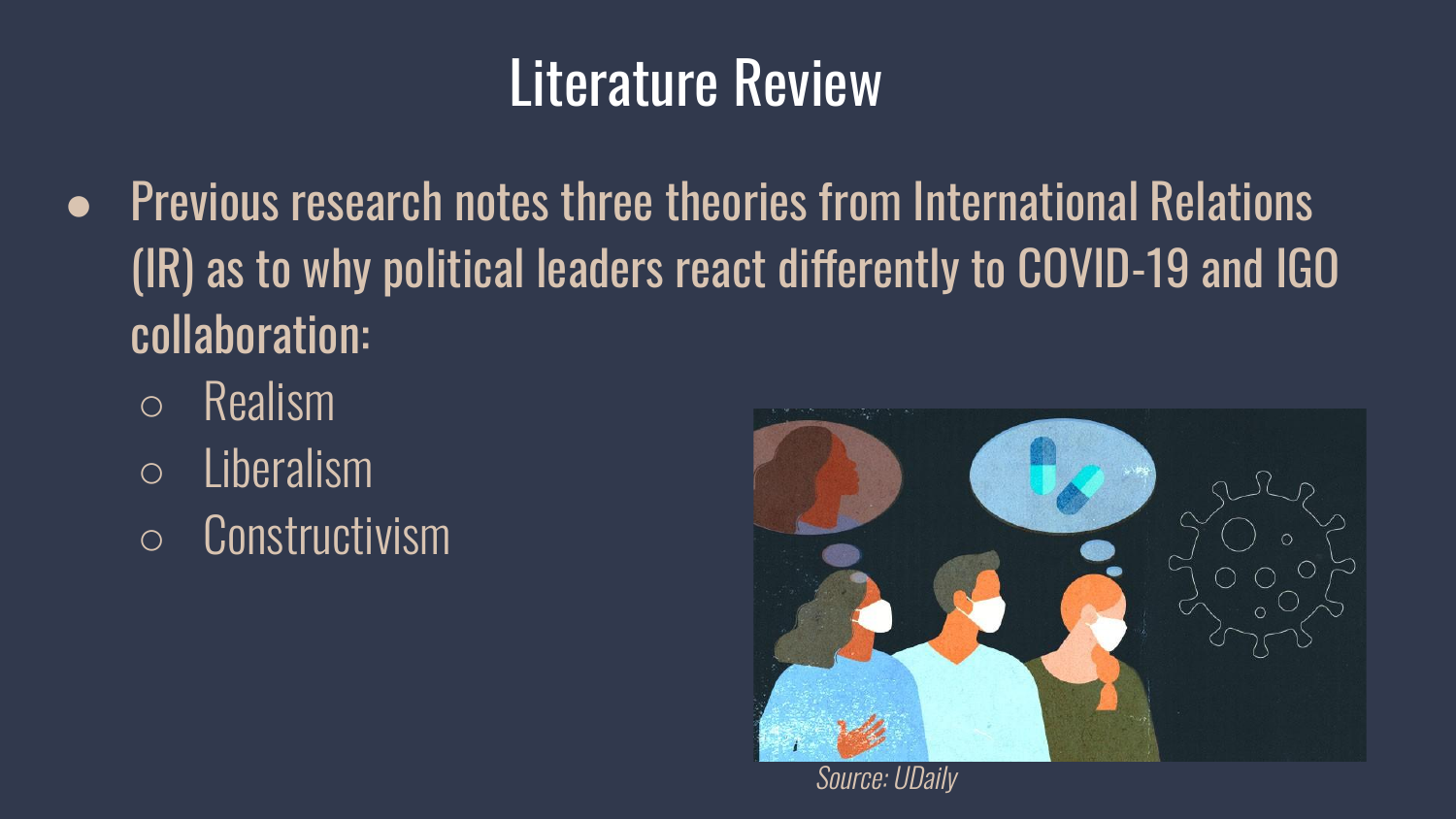# IR Theory

#### ● Realism

- $\circ$  During pandemics states should pursue their own self-interest and not use IGOs.
- Liberalism
	- Within pandemic planning *everything* is about international cooperation.
- Constructivism
	- $\circ$  Pandemic planning relies on gaining ideas from what working for other nations.
	- $\circ$  Stress on culture and identity of nations.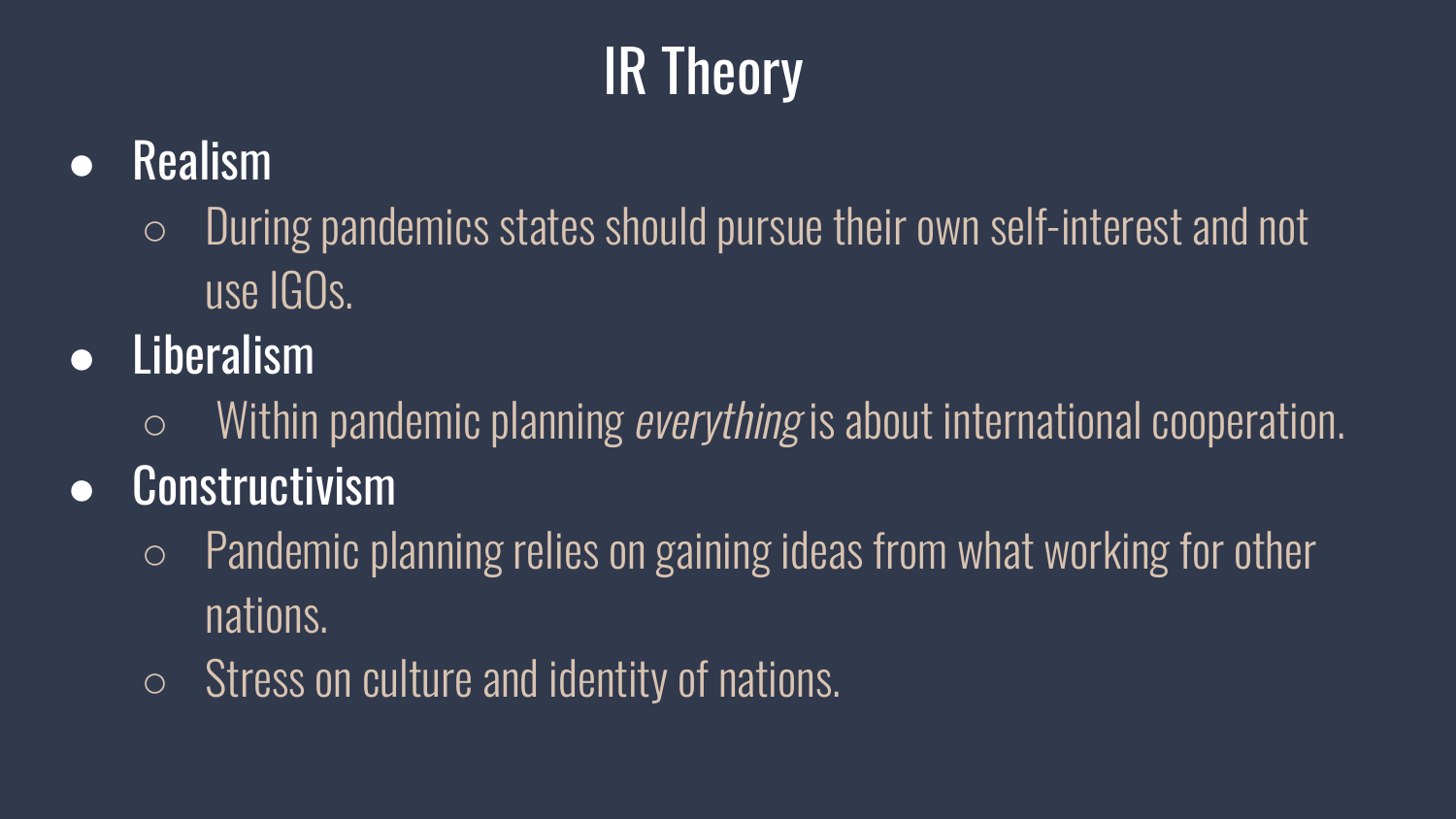## Data Discussion

### Donald J. Trump

- Pandemic response led by realism.
- **Looked at the W.H.O as incompetent**  $\rightarrow$  halted funding.
- Late response measures.
- Management strategies and misinformation have failed the public.

#### Jacinda Ardern

- Pandemic response led by constructivism.
- High collaboration with the W.H.O.
- Closely Followed Taiwan's model.
- Eliminated COVID-19 after 5 weeks of lockdown.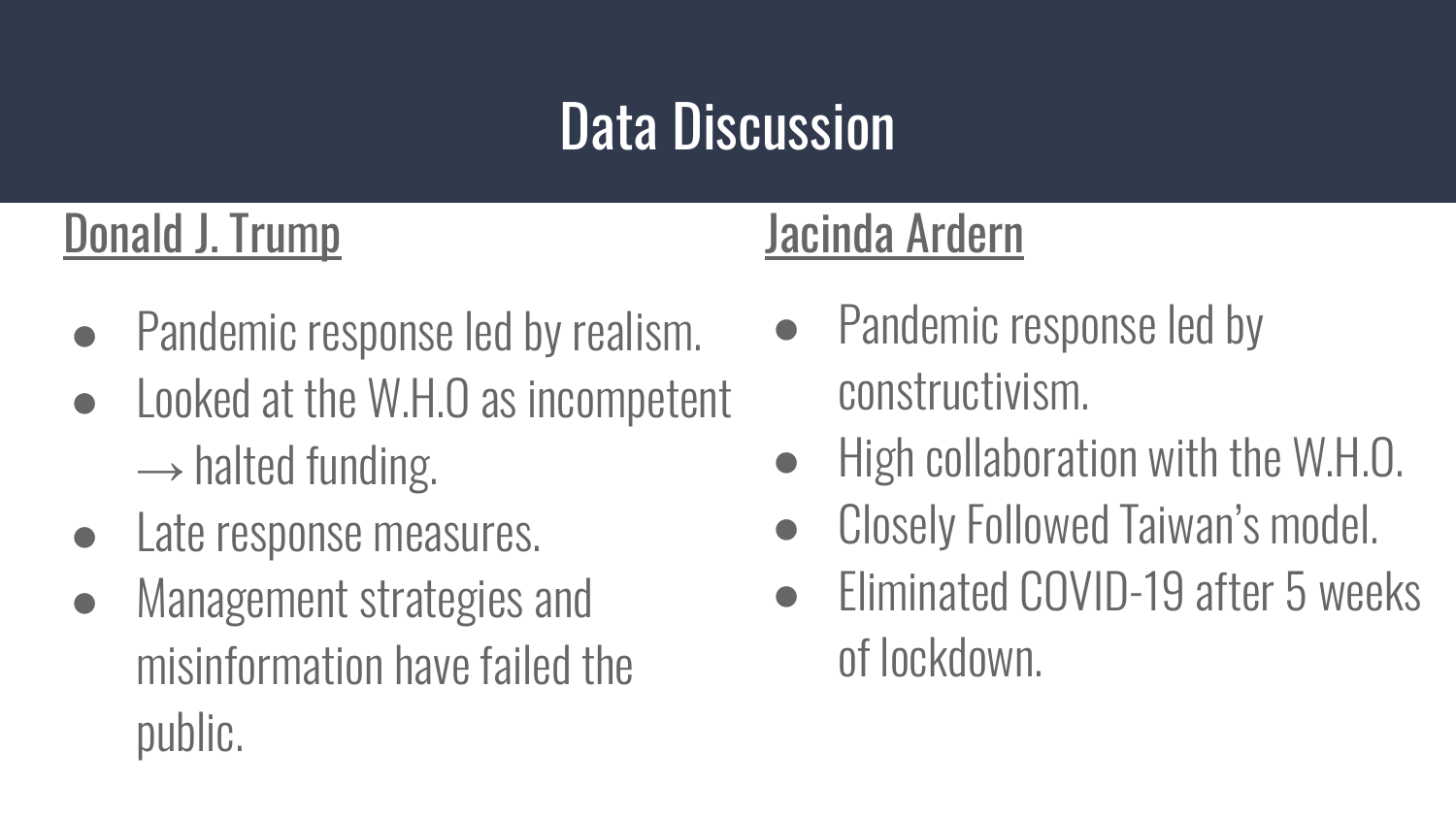#### Donald J. Trump

- Realist decisions were driven by personal interest and led to the spread of COVID-19.
	- $\circ$  Trump only cares about re-election, heavily criticized.
- Outcome: 1.54M cases and 90,694 deaths.



## Jacinda Ardern

Analysis

- Constructivist decisions were effective for eliminating COVID-19. ○ Ardern praised for curbing
	- COVID-19 and being an empathetic leader.
- Outcome: 1,149 cases and 21 deaths.